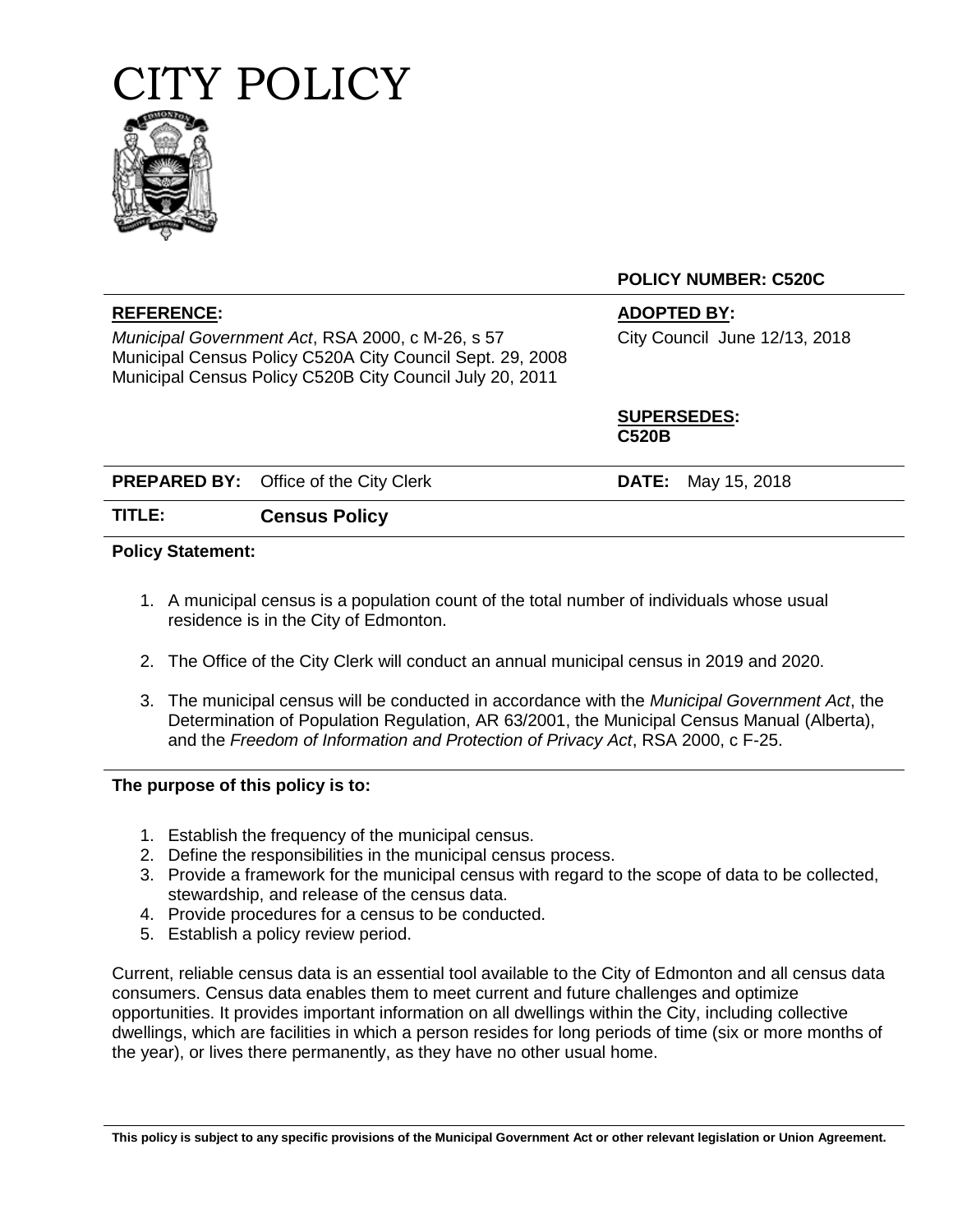The data allows the City and other consumers to anticipate and adapt to change, and base decisions on constantly updated demographics resulting in more appropriate use of revenue and resources. Census data allows consumers to be proactive in their response to multiple demands, shifts in priorities, and rapid changes that the future will bring.

Current and accurate census data allows for the City to see growth and change within the City at a neighbourhood level and, in turn, plan for future social and infrastructure projects. Current census data will also allow the City to maximize per capita grants provided by the provincial and federal governments.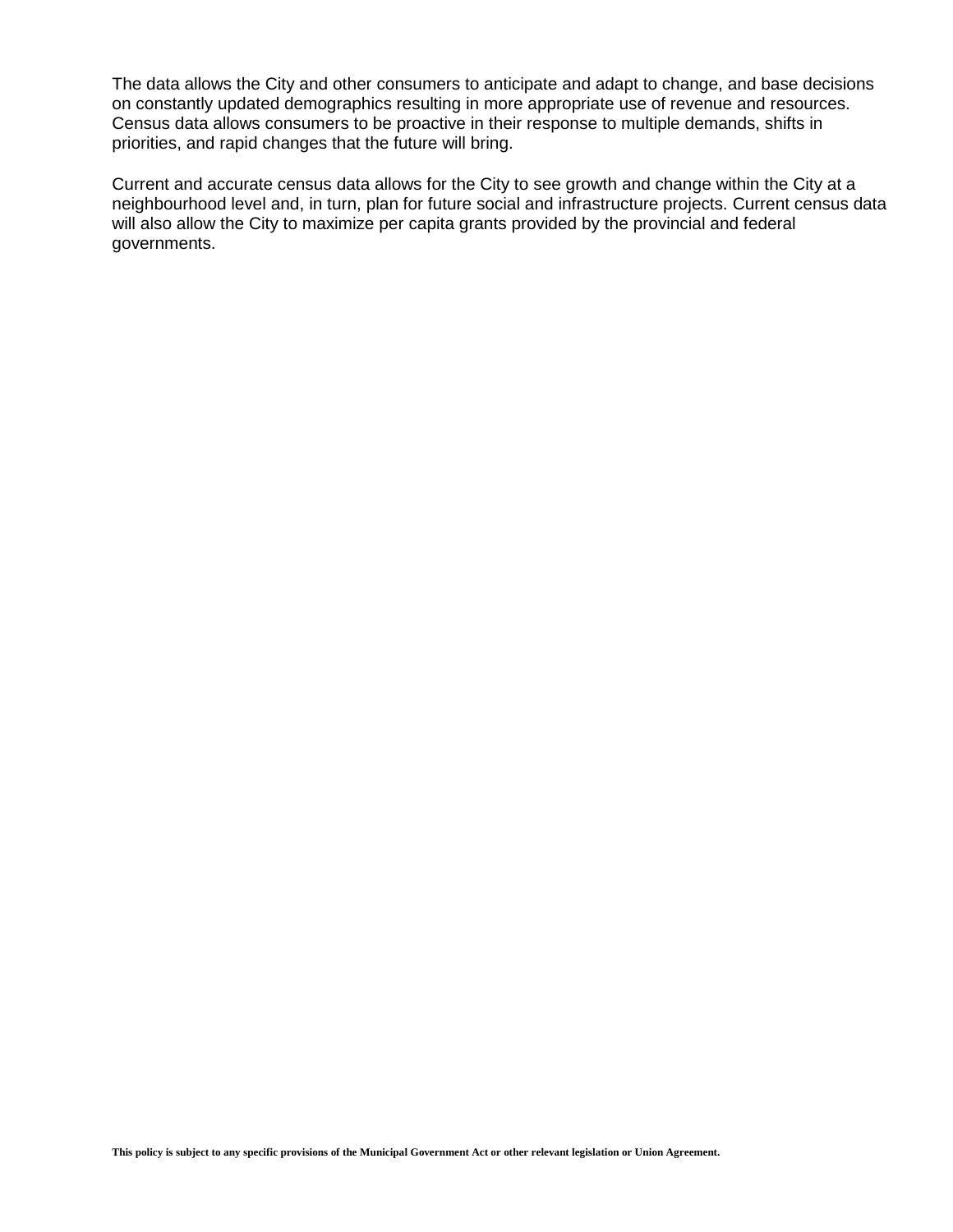# 1. PROCEDURES

- 1.1 The City will conduct an annual census commencing April 1, 2019.
- 1.2 The City Clerk will conduct the municipal census on behalf of Council, and is responsible for the field collection, editing, data entry, compilation, and publishing of census data.
- 1.3.1 The municipal census will collect the following data, from each dwelling within the City, not including collective dwellings, every census year:
	- Structure type
	- Site status
	- Number of residents
	- Age range
	- Gender
- 1.3.2 The municipal census will collect the following data, from each dwelling within the City, other than those defined as collective dwellings, on a regular basis, as determined by the City Clerk:
	- School board support
	- Citizenship
- 1.4 The municipal census will collect the following data from usual residents of collective dwellings:
	- Number of residents
	- Gender
	- Age range
- 1.5 The municipal census may collect other survey data required for City purposes or on behalf of other government entities. The City Clerk may collect additional information for City departments or other government agencies. The decision on what data will be collected and all related costs will be made by the City Clerk, in conjunction with the City of Edmonton Executive Leadership Team.
- 1.6 The City Clerk is the steward of all municipal census data and must ensure the data is secure, maintained, and presented in a manner best suited to the needs of the City and other users while maintaining confidentiality of the respondents. Census data may be accessed and used by internal City departments for planning and corporate reporting purposes.
- 1.7 To protect the privacy of respondents and meet the legislative requirements of the *Freedom of Information and Protection of Privacy Act*, any public reports containing census data will be compiled and presented by neighbourhood, ward, and City only. To protect the privacy of individuals, neighbourhoods with a population between 1 and 49 residents will have their population noted as zero in census reports. In no circumstance will census reports or any other City record available to the public provide any information at the individual dwelling unit level.
- 1.8 Census data may be released within the City of Edmonton Administration at an aggregate level lower than the neighbourhood level with the approval of the City Clerk.
- 1.9 Census data will be released for use outside the City of Edmonton Administration at an aggregate level no lower than the neighborhood level.

### 2. POLICY REVIEW